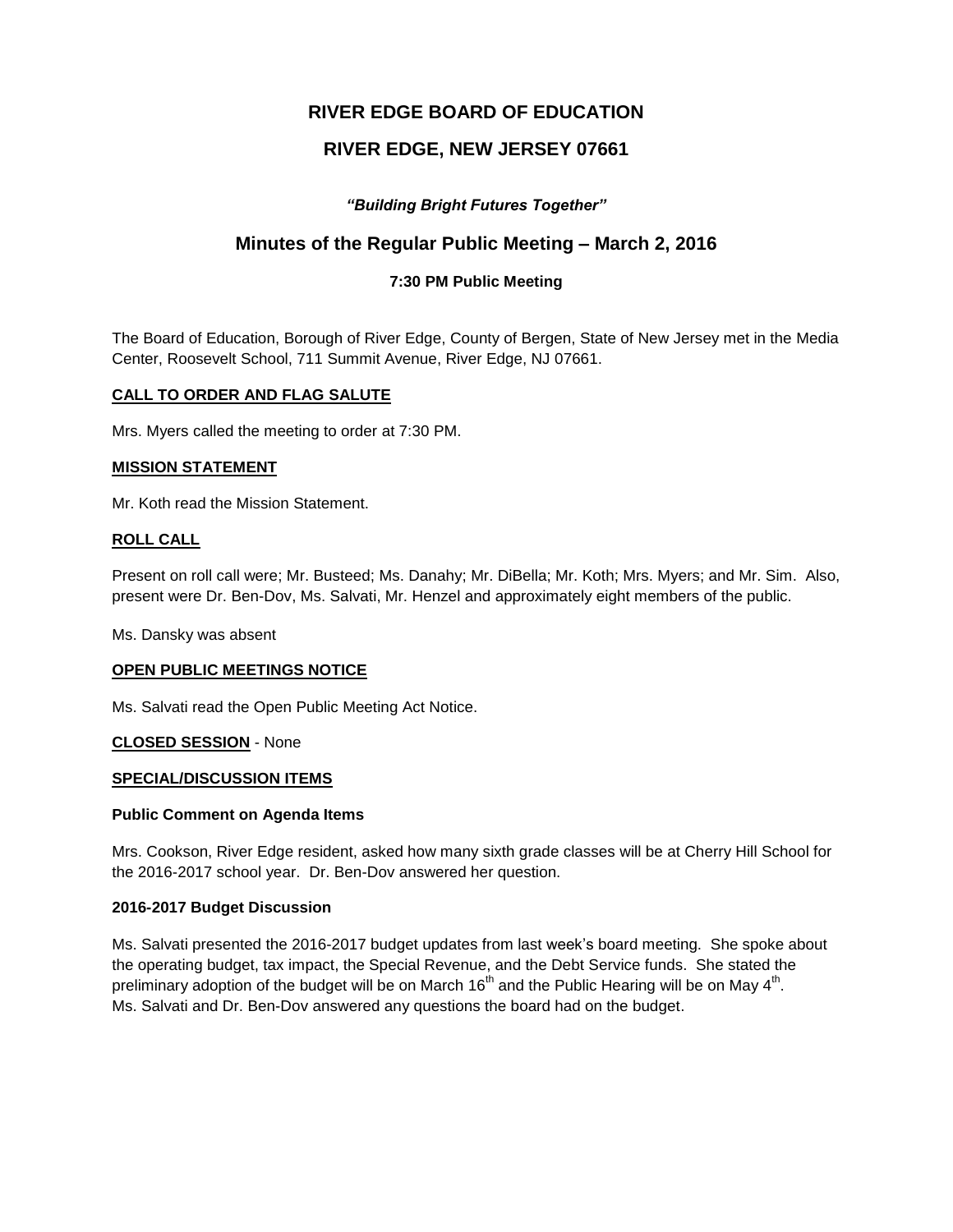### **SUPERINTENDENT**

Dr. Ben-Dov reported on the following:

- Dr. Ben-Dov gave the Board Members a glimpse of some of her walkthrough observations she conducted in our schools this week. First graders were learning about the book Unspoken. It's a book without words and just pictures and they were able to respond and demonstrate depth of knowledge as they answered questions. In third grade, during snack time, the teacher was implementing Response to Intervention (RTI). She pulled a small group of students and was working with them on specific skills where they needed reinforcement. The students were comparing, contrasting, and analyzing. Ms. Sarah Weeks went to both schools as a visiting author. She had assemblies for the students and had lunch with some of our students. She stimulated their thinking during lunch while making it real fun!
- Preparations for PARCC logistics are in progress. Median Student Growth Percentiles will be released at the end of March. Dr. Ben-Dov met with the principals to explain how Median Student Growth Percentiles were derived. She stated that the principals will meet with their teachers to discuss their Median Student Growth Percentiles.
- STEM explorations are continuing. Dr. Ben-Dov will visit Mt. Olive's school tomorrow afternoon to take a look at their program.
- Dr. Ben-Dov has been invited to many classrooms to read to the students for Read Across America. This will be streamed live for others to see.
- On Friday, a few Administrators attended a workshop called EdSurge that had to do with education and technology. There was an article about this workshop in The Bergen Record and Mrs. Heitman and Mrs. Rosen were pictured in it. Dr. Ben-Dov showed the article to the Board Members.
- There will be a Teacher of the Year selection committee on the afternoon of April 6th. Dr. Ben-Dov asked for a Board Member to represent the Board on this committee.
- Dr. Ben-Dov presented to the Board the invitation to attend the Eagle Scout ceremony on Sunday, May 22<sup>nd</sup>. Two boys will be honored as Eagle Scouts from Boy Scout Troop 184.
- Odyssey of the Mind was held at Oradell School for grades seven and eight. Dr. Ben-Dov was very happy there was strong representation from River Edge Schools.

## **PRINCIPAL**

Mr. Henzel reported on the following:

- Starcase was last Friday for Roosevelt School. There was a total of 45 acts. Mr. Henzel stated everyone did a great job and he offered a special thanks to Mrs. Silane for all of her hard work.
- There are a couple of activities going on for the month of March. The Physical Education Team is doing a March Madness of their own. Students will learn about different colleges and universities and adopt one of them as their team. Mrs. Hafers is having students participate in March Mathness. There will be weekly contest questions, daily math fun facts, Pi digits contest, and awarding of the "PiPlate."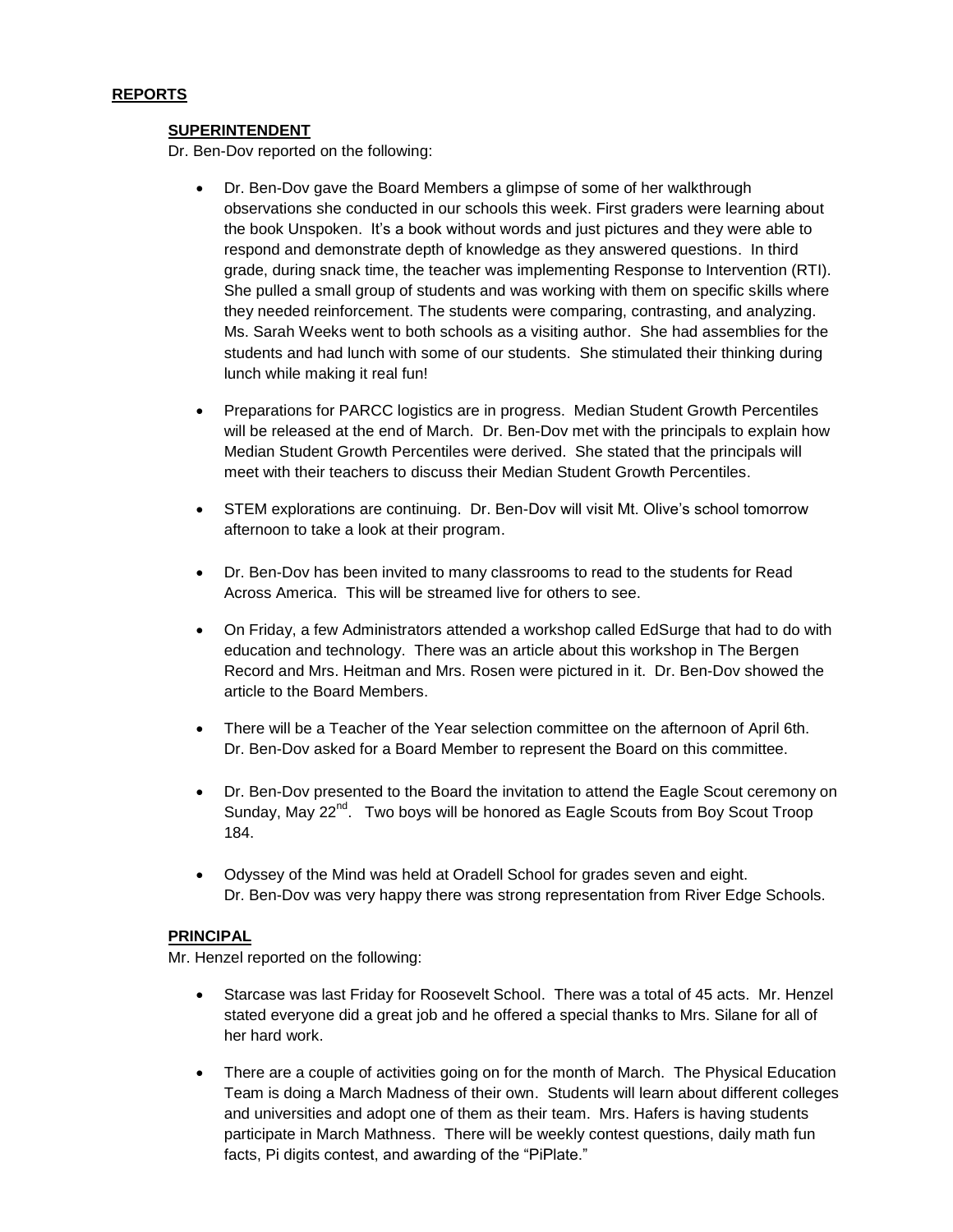Today is Dr. Seuss' Birthday and Read Across America Day. Mr. Henzel read a book to Mrs. Aday's class to celebrate. Also, on Discovery Ed, teachers signed their classes up to take part in a reading called Going Places.

## **BOARD SECRETARY**

Ms. Salvati reported on the following:

- There is a resolution on tonight's agenda to approve our participation in the insurance group NESBIG for the next three years
- The River Edge police department recommended removing the grass from the area between the sidewalk and the curb at Roosevelt School and to replace it with concrete. They suggested it for safety reasons for student drop off and pick up when there is snow on the ground.
- Ms. Salvati reported that Mr. Sim received information from a vendor at the NJSBA Fall Convention regarding specialty lighting for students with disabilities. The vendor came to our school to give a presentation on the lighting and will give us 50 free LED lights for one classroom to sample.

## **PRESIDENT**

Mrs. Myers reported on the following:

 Mrs. Myers reported on a Bi-Borough Committee that was newly created. The committee members will be Ms. Dansky, Mr. Sim, and Mrs. Myers. She chose one member from Personnel and Management and one member from Curriculum and Instruction. They will meet on March 22<sup>nd</sup> at 4 PM at Oradell Public School.

## **COMMITTEES**

Mr. Busteed stated there was a Curriculum and Instruction Committee Meeting tonight before the Board Meeting. He stated Ms. Diminich attended this meeting. Some of the topics they discussed were Bi-Borough curriculum and assessment, Math and Science curricula, and report cards.

#### **MOTIONS TO BE ACTED UPON A**. **ADMINISTRATION/POLICY**

**1.** That the Board of Education approve the Minutes of January 20, 2016.

#### **Motion by: Mr. Busteed Seconded by: Mr. DiBella**

Ayes: Mr. Busteed, Ms. Danahy, Mr. DiBella, Mr. Koth, Mr. Sim, Mrs. Myers Nays: None

**2.** That the Board of Education approve the completion of the following emergency drills:

| <b>School</b>      | <b>Dates</b>                                               |
|--------------------|------------------------------------------------------------|
| Cherry Hill School | February 18, 2016 Fire Drill<br>February 25, 2016 Lockdown |
| Roosevelt School   | February 1, 2016 Fire Drill<br>February 25, 2016 Lockdown  |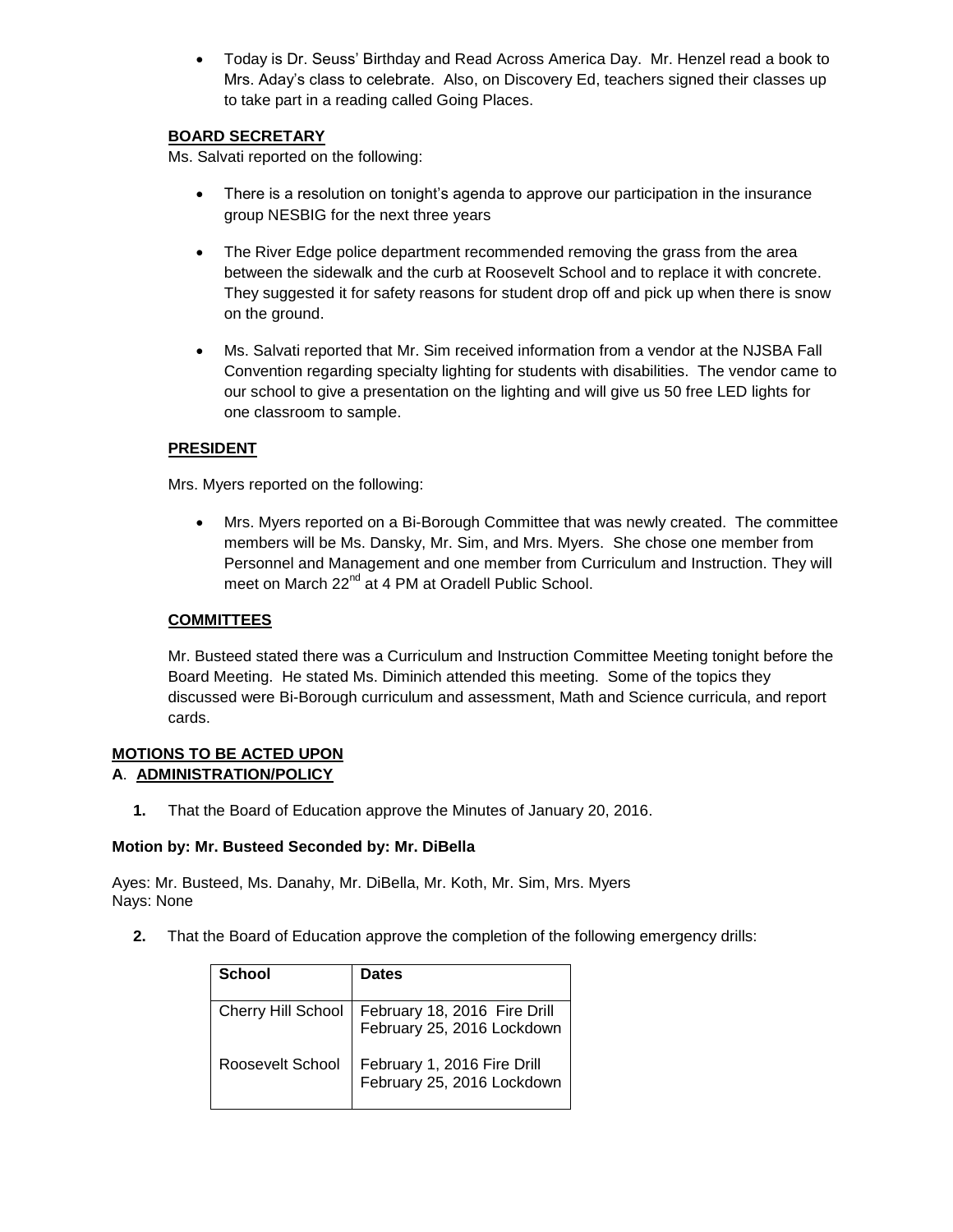**3.** That the Board of Education approve the Second Reading of the following policies:

| Policy # | Title                                 |
|----------|---------------------------------------|
| 2224     | Non-Discrimination/Affirmative Action |
| 6142.12  | Career Education                      |
| 5141.22  | Medical Marijuana                     |

**4. WHEREAS**, a number of Boards of Education in Bergen County have joined together to form a Joint Insurance Group as permitted by N.J. Title 18A-.18B and;

**WHEREAS**, said Group was approved effective July 1, 1985 by the New Jersey Commissioner of Insurance and has been in operation since that date and;

**WHEREAS**, the Bylaws and regulations governing the creation and operation of this Insurance Group contain elaborate restrictions and safeguards concerning the safe and efficient administration of the public interest entrusted to such a Group, and;

**WHEREAS**, the Board of Education of River Edge has determined that membership in the **NORTHEAST BERGEN COUNTY SCHOOL BOARD INSURANCE GROUP** is in the best interest of the District;

**NOW THEREFORE**, be it resolved that the Board of Education of River Edge does hereby agree to renew membership in the **NORTHEAST BERGEN COUNTY SCHOOL BOARD INSURANCE GROUP** and hereby accept the Bylaws as approved and adopted. The renewal term is from July 1, 2016 to June 30, 2019.

**BE IT FURTHER RESOLVED** that the Board Secretary/Business Administrator is authorized to execute the application for membership and the accompanying certification on behalf of the District and;

**BE IT FURTHER RESOLVED** that the Board Secretary/Business Administrator is authorized and directed to execute the Indemnity and Trust Agreement and such other documents signifying membership in the Group as are required by the Group's Bylaws and to deliver the same to the Executive Director.

**5.** That the Board of Education approve the staff development and travel as per the schedules for March 2016 including relevant mileage reimbursement. (Addendum)

## **Motion by: Mr. DiBella Seconded by: Mr. Koth**

Ayes: Mr. Busteed, Ms. Danahy, Mr. DiBella, Mr. Koth, Mr. Sim, Mrs. Myers Nays: None

## **B**. **CURRICULUM/EDUCATION** - None

**C**. **BUILDINGS & GROUNDS** - None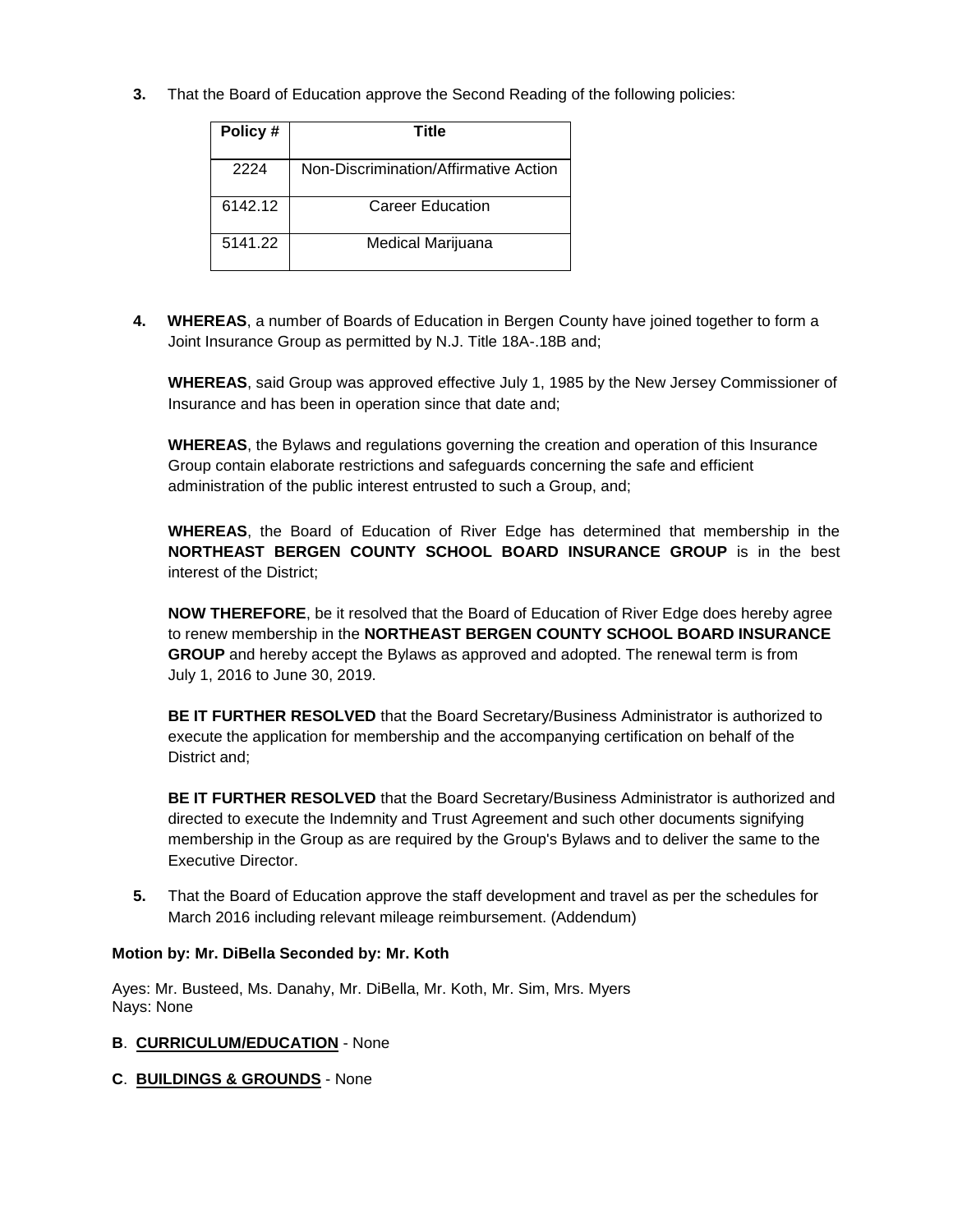## **D**. **FINANCE/GRANTS/GIFTS**

**1.** That the Board of Education accept the donation of one Chromebook Cart by the Cherry Hill PTO valued at approximately \$7,119.86.

#### **Motion by: Mr. Koth Seconded by: Mr. Sim**

Ayes: Mr. Busteed, Ms. Danahy, Mr. DiBella, Mr. Koth, Mr. Sim, Mrs. Myers Nays: None

**2.** That the Board of Education accept the donation of two Chromebook Carts by the Roosevelt PTO valued at approximately \$14,239.72.

### **Motion by: Mr. Sim Seconded by: Ms. Danahy**

Ayes: Mr. Busteed, Ms. Danahy, Mr. DiBella, Mr. Koth, Mr. Sim, Mrs. Myers Nays: None

#### **E**. **PERSONNEL**

**1.** That the Board of Education approve the following teachers for the Cycle IV of the Post Dismissal Instructional Academy for the 2015-2016 School Year:

| <b>Cherry Hill</b> | <b>Roosevelt</b>       |
|--------------------|------------------------|
| Christopher Armen  | Whitney Castellvi      |
| Deborah Auriemma   | Lauren Della Torre     |
| Michelle Baragona  | <b>Wendy Otis</b>      |
| Kaitlyn Burke      | <b>Nichol DelRosso</b> |
| Maryann Crudello   | <b>Beth Unanue</b>     |
| Emma Halik         | Abby Burns-Paterson    |
| June Karpowich     | <b>Colleen Poole</b>   |
| Ashley Cannata     |                        |

#### **Motion by: Ms. Danahy Seconded by: Mr. Busteed**

Ayes: Mr. Busteed, Ms. Danahy, Mr. DiBella, Mr. Koth, Mr. Sim, Mrs. Myers Nays: None

**2.** That the Board of Education approve the Job Description for the Assistant School Principal. (Addendum)

#### **Motion by: Mr. Busteed Seconded by: Mr. DiBella**

Ayes: Ms. Danahy, Mr. DiBella, Mr. Koth, Mr. Sim, Mrs. Myers Nays: Mr. Busteed

#### **F**. **RIVER EDGE SPECIAL EDUCATION** – None

## **G**. **REGION V ADMINISTRATION & TRANSPORTATION**

**1**. **BE IT RESOLVED** That the River Edge Board of Education desires to enter into shared services agreements and will participate as a full member of the Bergen County Region V Council for Special Education for the 2016 - 2017 school year; does hereby accept, adopt and agree to comply with the Region V Bylaws; designates Dr. Tova Ben-Dov, Superintendent, as its representative to Region V; and empowers her to cast all votes and take all other actions necessary to represent its interests in Region V.